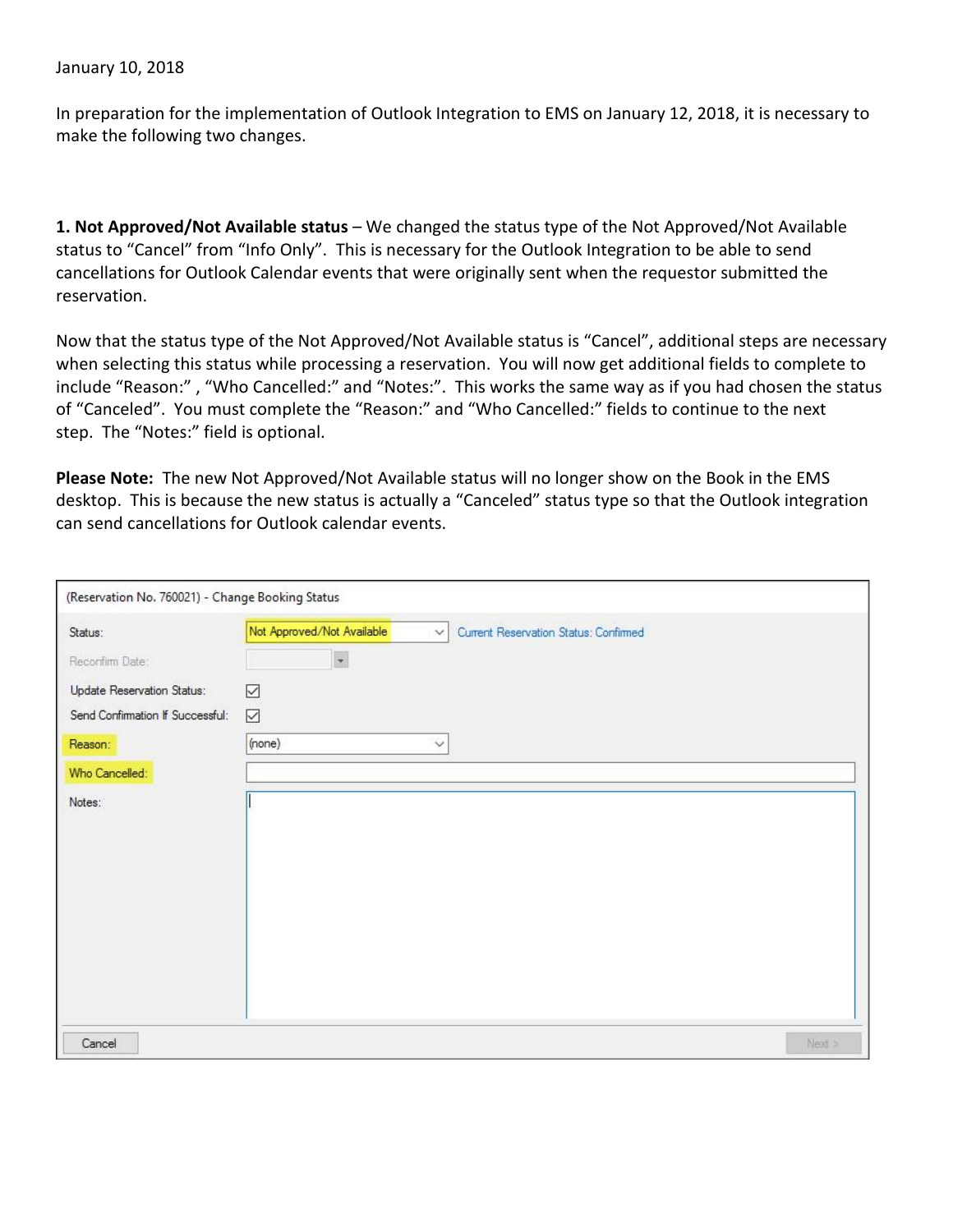## **If you use this status, please be aware of the following one time setup you may need to make.**

You may need to add the "Not Approved/Not Available" status to your confirmation setup in order to send confirmation emails when using this status for the first time after the change on January 12, 2018.

To do this, while performing the confirmation process, click on the "Statuses" tab at the top. You should find the "Not Approved/Not Available" status on the left side under "Available". Highlight the "Not Approved/Not Available" status and either double click or click on the ">" arrow to move the status over to the "Selected" column. For these setting changes to be saved, simply complete the Confirmation Email sending process.

**Please Note**: if you are using a saved "Setup:" – something other than (user specified) - please click "Edit" at the top, make the change, and then click "Save". This must be completed on all Setups that use this status.

**If the Not Approved/Not Available status is already in the "Selected" column, the above one time setup action is not required.**

| $\overline{\phantom{0}}$<br>Setup: (user specified)                                                                                                                                                                                   | Edit<br>Save | Copy                                                                                                                                             | Setups<br>Options |
|---------------------------------------------------------------------------------------------------------------------------------------------------------------------------------------------------------------------------------------|--------------|--------------------------------------------------------------------------------------------------------------------------------------------------|-------------------|
| Date Range Buildings Categories<br>Available (45)<br>Confirmed-DL<br>Device Unavailable<br>Donna Approved<br>Final Not Offered<br><b>Inquiry</b><br><b>Internal Notes</b><br>Klaus Web Canceled<br>No Show                            | Statuses     | Options Email Options<br>Selected (5)<br>>><br>Canceled<br>S<br>Confirmed<br>Not App/Not Avail-do not use<br>Web Canceled<br>$<<$<br>Web Request |                   |
| Not Approved/Not Available<br>Not Authorized<br>Not Available Maintenance<br>Not Available/Hold<br>Offline.<br>Past Due<br>Pending Pickup<br>Policy Violation<br>Request Made<br>Reserved<br>Donna Wissed Configurad<br>Show Inactive |              |                                                                                                                                                  |                   |

## **PLEASE ALSO NOTE:**

**If you have any reporting that includes the "Not Approved/Not Available" status, you will need to re-add this status to those reports on the "Statuses" tab in the same manner as outlined above.**